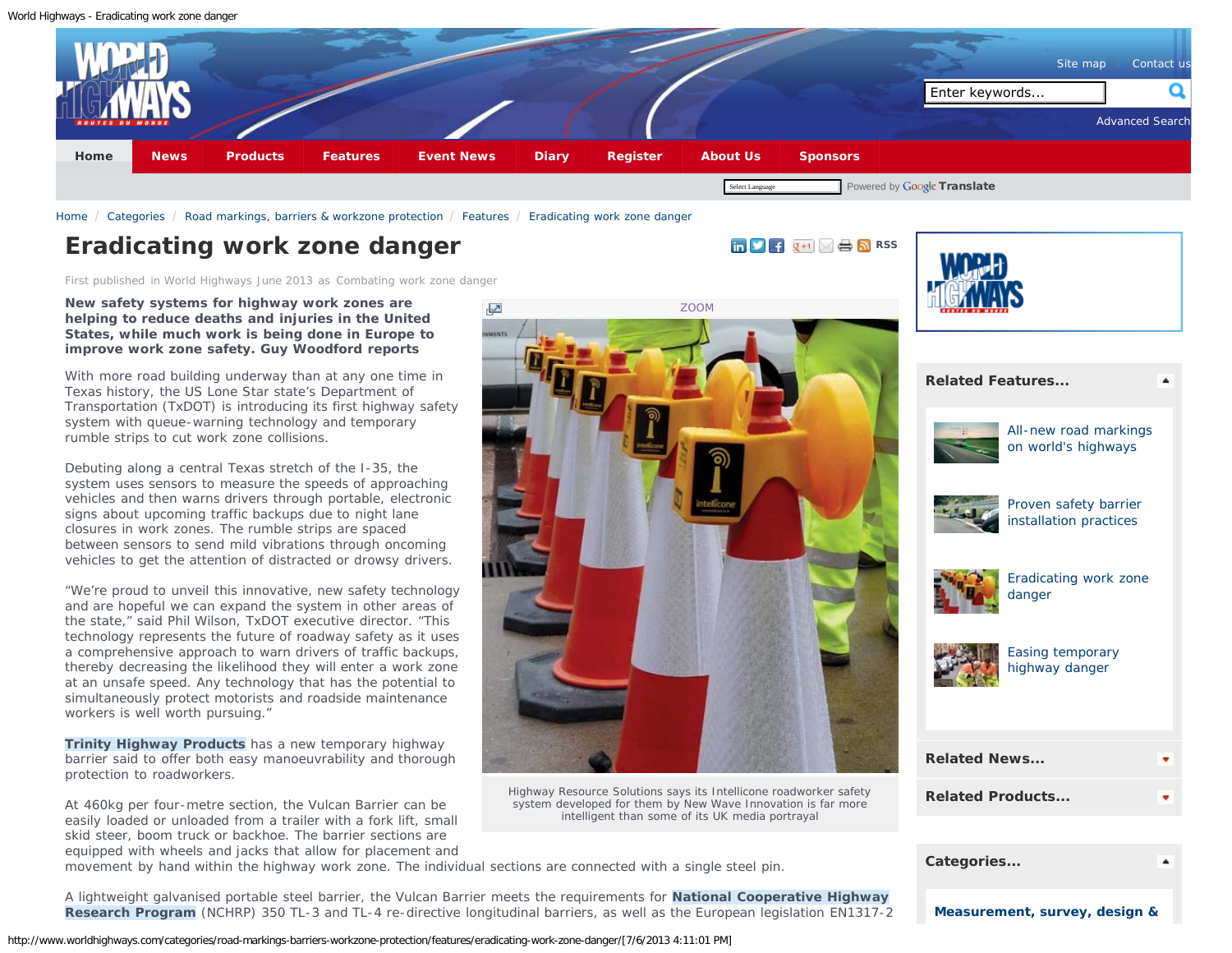World Highways - Eradicating work zone danger

(N2 & H2).

With the use of a Vulcan Transfer Attachment (VTA) connected to a small skid steer or front end loader, the Vulcan Barrier can be moved laterally 3.6m at a rate of 8 km/h, allowing the opening or closing of a half a km-long work zone in about 20 minutes. This Vulcan Barrier's design is said to make the product ideal for work zones in highly congested areas where longitudinal barriers must be moved multiple times per day or weekend to accommodate peak and off-peak traffic volumes. When the work zone is inactive, the Vulcan Barrier is stored out of the way of traffic on the shoulder. When an active work zone is required, the contractor uses the VTA to quickly move the barrier out into the roadway to close the lane to traffic and secure the work zone.



MB said that the effectiveness of its MBT-1 barrier was perfectly demonstrated in a recent project completed on the Korean Veterans Highway in Staten Island, New York

Trinity Highway Products said that several highway contractors now use the Vulcan Barrier for short- and longerterm work zones. Superior Traffic Control-Memphis owns more than 1,000m of this product and a spokesperson for the company said, "We use the Vulcan Barrier as an integral part of our traffic control operations. It is lightweight and highly portable and allows our crews to quickly set up protected work zones for our customers. We use Vulcan for overnight and weekend work zones where we are only allowed to close a lane of traffic for a short period of time. Our crews are able to position the barrier by hand at the beginning of an evening and then quickly move it to the shoulder in the morning so that the lane is open to rush hour traffic."

Short-term day and night work zones pose significant challenges, said **Mobile Barriers** (MB). The American firm said that they they are becoming the norm rather than the exception, with incentives and disincentives to reduce the number and duration of lane closures, improve traffic flows and reopen roads more quickly increasingly being incorporated into work plans and contracts. MB said that its new barrier tool called MBT-1 is proving to be beneficial for both users and passing traffic alike.

Designed for safety, MBT-1 is also said to improve productivity and reduces the need for collateral equipment. This provides crews with more usable time along with additional space in which to work.

Instead of deploying multiple pieces of equipment (generator/light carts, flatbed trailers with supplies, utility trucks with power and tools, multiple TMA and other trucks), MB claimed that everything can be carried on the MBT-1 and simply pulled into place. Lights and tools run right off onboard power and air. Materials and supplies are carried on the decks.

MB said that the effectiveness of the MBT-1 was perfectly demonstrated in a recent project completed in Staten Island, New York. The scope of the repairs on the Korean Veterans Highway included removal and reinstallation of box beam bridge rail. The damaged bridge rail was positioned on bridges on a four-lane highway with a 9.14m median. MB said that

the removal of the bridge rail without positive protection may have led to a catastrophic accident off the bridge. Additionally, the workers were fully shielded.

The original plan for the maintenance and protection of traffic called for the installation and removal of a 48.76m of concrete barrier wall on a daily basis. This would have required four hours of setup each day, along with a crane, two extra labourers and an operating engineer. The length of this project was set for 30 days.

# **[software](http://www.worldhighways.com/categories/measurement-survey-design-software/)**

## **[Earthmoving & excavation](http://www.worldhighways.com/categories/earthmoving-excavation/)**

**[Concrete paving, compaction &](http://www.worldhighways.com/categories/concrete-paving-compaction-testing/) [testing](http://www.worldhighways.com/categories/concrete-paving-compaction-testing/)**

**[In-situ recycling of pavements](http://www.worldhighways.com/categories/in-situ-recycling-of-pavements/)**

**[Materials production & supply](http://www.worldhighways.com/categories/materials-production-supply/)**

**[Maintenance & utility](http://www.worldhighways.com/categories/maintenance-utility/)**

**[Auctions, equipment supply,](http://www.worldhighways.com/categories/auctions-equipment-supply-servicing-finance/) [servicing & finance](http://www.worldhighways.com/categories/auctions-equipment-supply-servicing-finance/)**

**[Engines, components &](http://www.worldhighways.com/categories/engines-components-wearparts/) [wearparts](http://www.worldhighways.com/categories/engines-components-wearparts/)**

**[Road & highway structures](http://www.worldhighways.com/categories/road-highway-structures/)**

**[Road markings, barriers &](http://www.worldhighways.com/categories/road-markings-barriers-workzone-protection/) [workzone protection](http://www.worldhighways.com/categories/road-markings-barriers-workzone-protection/)**

**[Traffic focus & highway](http://www.worldhighways.com/categories/traffic-focus-highway-management/) [management](http://www.worldhighways.com/categories/traffic-focus-highway-management/)**

**[Asphalt paving, compaction &](http://www.worldhighways.com/categories/asphalt-paving-compaction-testing/) [testing](http://www.worldhighways.com/categories/asphalt-paving-compaction-testing/)**

**[Sections...](#page-0-0)**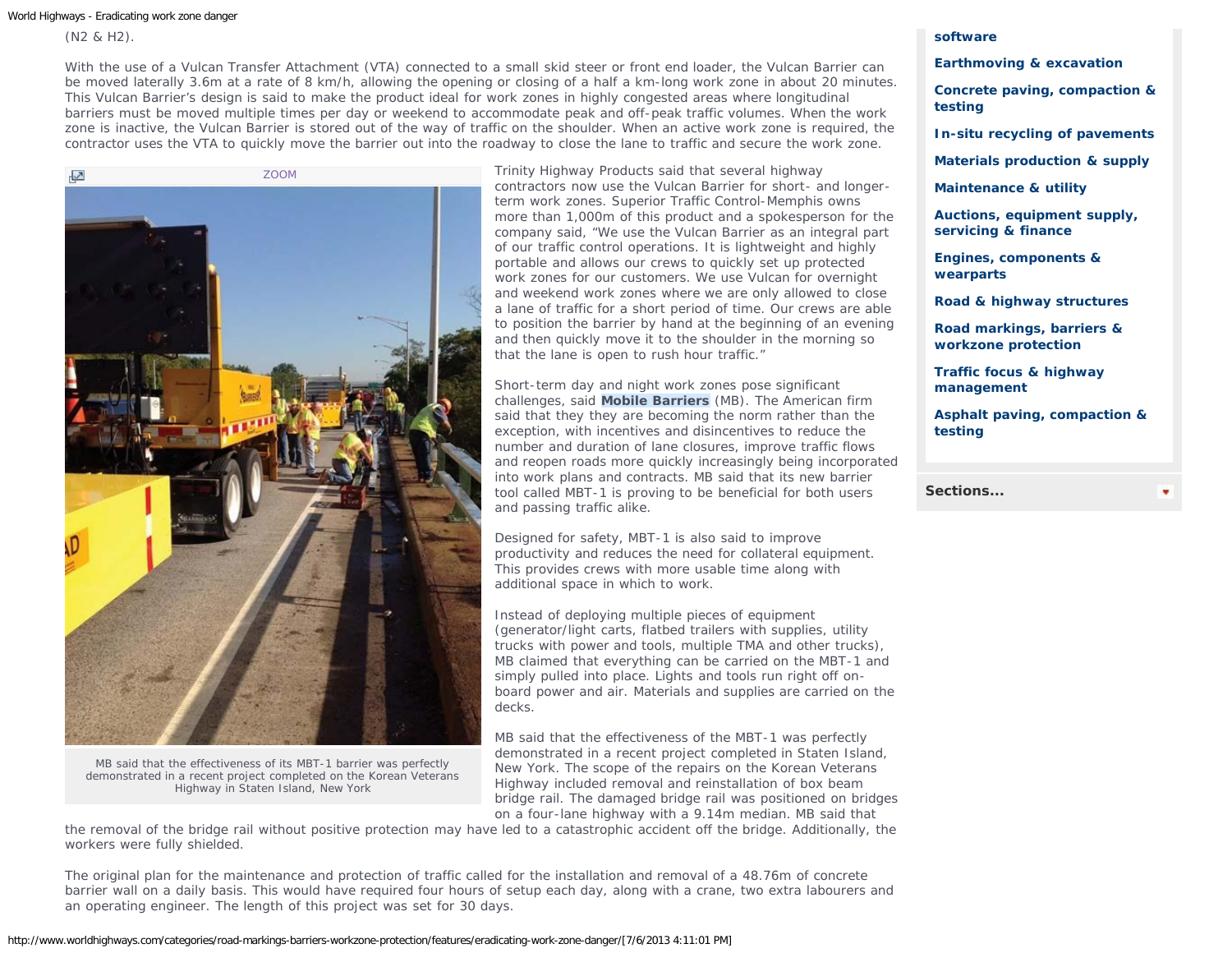#### World Highways - Eradicating work zone danger

In contrast, MB said that the use of the MBT-1 as specified not only protected the workers and the traveling public, it reduced the time of completion by almost half – to just 16 days. The configuration of the MBT-1 was set to 24.38m to not only accommodate a smaller turning radius, but to allow the contractor to store the 12.19m sections of guard rail on board the storage units and drive them on site. MB said that this not only reduced costs to the contractor and the state of New York but also reduced worker exposure time on the highway. The setup time on the project using the mobile barrier trailers was said to be 30 minutes including the traffic taper. The MBT-1 unit is equipped with an attenuator and an arrow board, making it selfcontained as well as self-supported.

In a real and practical way, MB said the MBT-1 provides mobility, efficiency and total protection along with the functionalities of a utility truck, flatbed trailer, light/generator cart and multiple blocker/TMA trucks all in one.

Chris Sanders, senior vice president of business development at **Lindsay** Transportation Solutions, said that there was "great division" in work zone protection between positive protection systems and other systems focused on lower speed or some kind of warning signal for roadworkers.

"Our company is certainly focused on the positive protection side and has worked hard with our legislators and [US] DOT officials to require positive protection wherever possible," said Sanders.

"We offer a suite of products that can provide cost-effective solutions to the DOT or contractor that can provide positive protection with flexibility for the contractor to work in larger, more efficient, work zones as well as congestion management for the motoring public."

Sanders said that Lindsay's Quickchange Moveable Barrier (QMB) combines the protection of a concrete or steel barrier with the flexibility of a cone. He said that compared to similar moveable barriers, the QMB is more reliable, faster to change, and more accurate when placed with one pass. The QMB is typically for projects that are over 305m, normally in place for longer than three months, and that require moving two to seven times a week.

"We also offer our Amorguard Barrier for short linear and short duration projects. These are typically work zones that



Trinity Highway Products said that Vulcan Barrier, its new temporary highway barrier, offers easy manoeuvrability and thorough protection to roadworkers

are in place for a week to three months and less than a 1,000 feet," said Sanders. "These jobs also require the movement of the barrier daily or weekly to manage congestion while opening and closing a work zone."

When positive highway protection is desired but mobility and flexibility are less or not important, Sanders said that Lindsay offers its TL3 Steel Orion barrier. "It is a light weight and durable steel barrier available fully assembled or in kit form for the contractor to provide double and three beam panels to our easy-to-ship contractor kits. The kits allow a contractor to add value with local assembly and save freight on standard quardrail panels."

For major city and rural road projects where a barrier is required, Lindsay's Amorzone plastic barrier is MASH tested to TL 2. It is said to be easily moved and that it provides the positive protection that Sanders believes is never found in a cone.

"One of my personal concerns is that as the economy has suffered globally we have seen some of our important DOT customers compromise on positive protection because of cost," continued Sanders. "I can cite examples in a couple of countries and while lower speeds do lower the overall carnage level in an accident, the crazy drunk on Saturday night is not obeying the lower speed limit, and unnecessary fatalities and accidents do occur. Our goal is to prevent this unnecessary loss of life."

http://www.worldhighways.com/categories/road-markings-barriers-workzone-protection/features/eradicating-work-zone-danger/[7/6/2013 4:11:01 PM]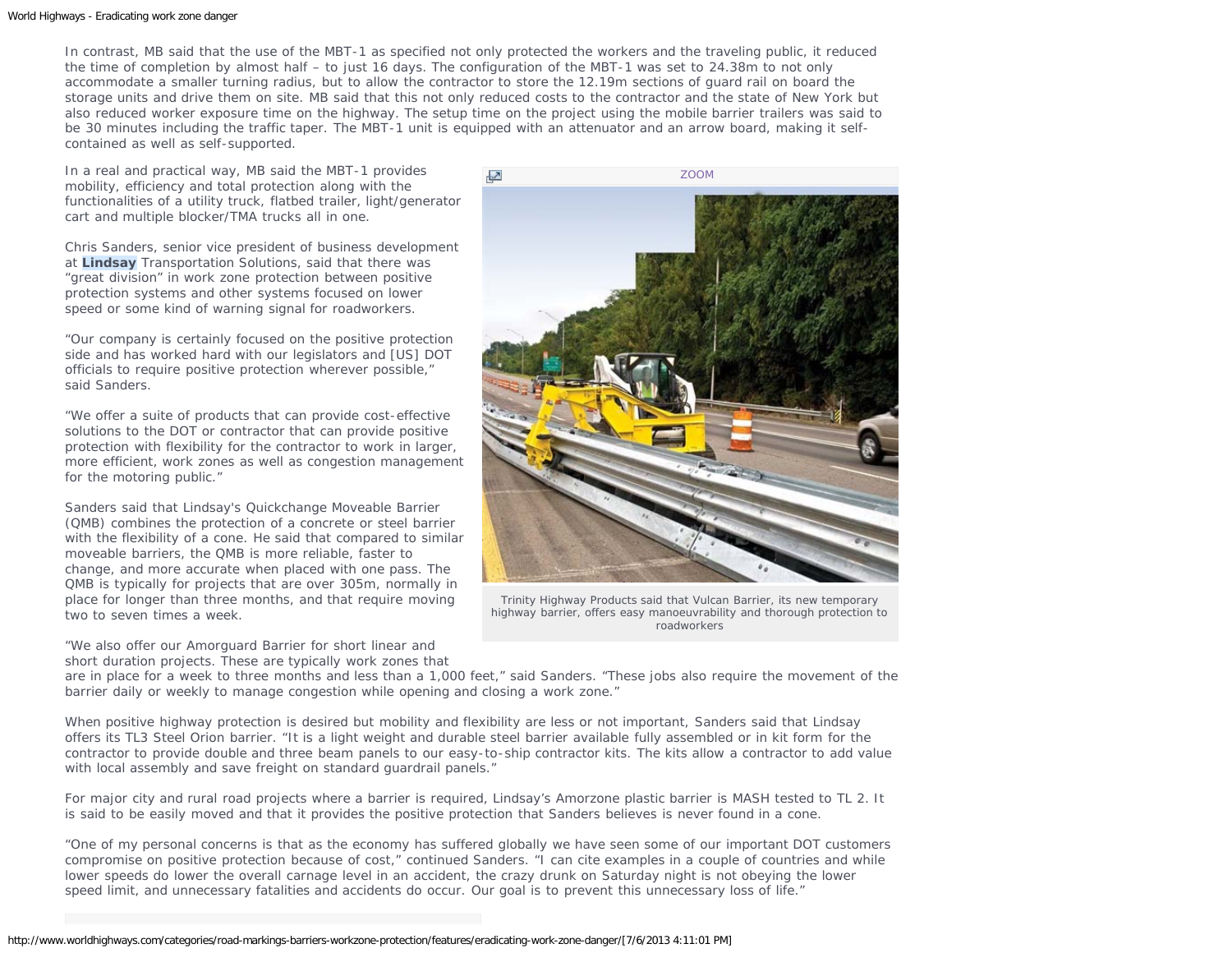

Safer driving around roadworks areas is being encouraged in the UK

Sanders said that, as an industry, highway safety system manufacturers need to ensure that the designers and owners of roads and highways factor in the cost of a life and the medical and property damage from an accident into the decision to use a cone versus a positive barrier device. "When all costs go into the equation, not just the additional cost of a device to a construction contract, society will be better served," he added.

On the other side of the Atlantic Ocean, the UK's **Highways Agency** is telling drivers to take extra care and to stick to speed limits at roadworks, to prevent deaths and injuries among both road users and road workers. There are also said to be many near misses, with members of the public driving through coned off areas or colliding with works vehicles.

The UK Government is investing additional funding in road improvements across the country in order to reduce congestion, boost economic growth and improve safety. Over the next two years this will mean more roadworks as the Highways Agency delivers the improvements. While Highways Agency planning is said to minimise wherever possible disruption caused by roadworks, there are large numbers of

road workers, traffic officers and other operatives working on live carriageways on England's motorways and trunk roads, often just a few metres from vehicles travelling at high speed. Roads minister Stephen Hammond said, "It is absolutely essential that all road users play their part when driving through roadworks, and keep within the signed speed limit. Those few seconds you might save by travelling too fast could cost lives."

Responding to what the company describes as an extraordinary amount of recent UK TV, radio and press coverage labelling Intellicone as a "screaming" traffic cone, Highway Resource Solutions (HRS) said that its roadworker safety system developed for them by New Wave Innovation is far more intelligent than some of its portrayal in the media.

HRS spoke out after reading and watching media reports last month on how the Highways Agency are planning to use the Intellicone on motorways and other critical roads.

The system is based on a wireless sensor network that incorporates innovative impact sensors integrated into conventional cone lamps and other apparatus. The cone itself is a standard traffic cone. When vehicles come too close or another incident takes place, the sensor immediately transmits an alarm signal to the Intellicone Portable Site Alarm (PSA) that simultaneously activates a crew alarm where roadworkers are operating, alerting them to potential danger.

In addition, each alarm is equipped with a short-range radio frequency transceiver for two-ay communication, a Global System for Mobile Communications (GSM) system to provide user text messages and a General Packet Radio Service (GPRS) to enable long-range communication between an unlimited number of alarms over any distance, creating a safer environment for the crews onsite. Finally, a GPS module provides accurate location information for database reporting.

The flexibility of the system is said to allow HRS to apply its technology platform to differing sectors for a variety of applications from the product portfolio.

[ZOOM](http://www.worldhighways.com/EasysiteWeb/getresource.axd?AssetID=86637&type=custom&servicetype=Inline&customSizeId=16)

Steve Jones, head of business development for HRS, said, "It is testament to our client partners, who through deployment of Intellicone are showing their commitment towards improving worker safety.

"Working closely with HRS, the industry is embracing the technology to combat health and safety challenges in a dangerous environment. In so doing we are helping to raise the bar with regards to important safety initiatives across the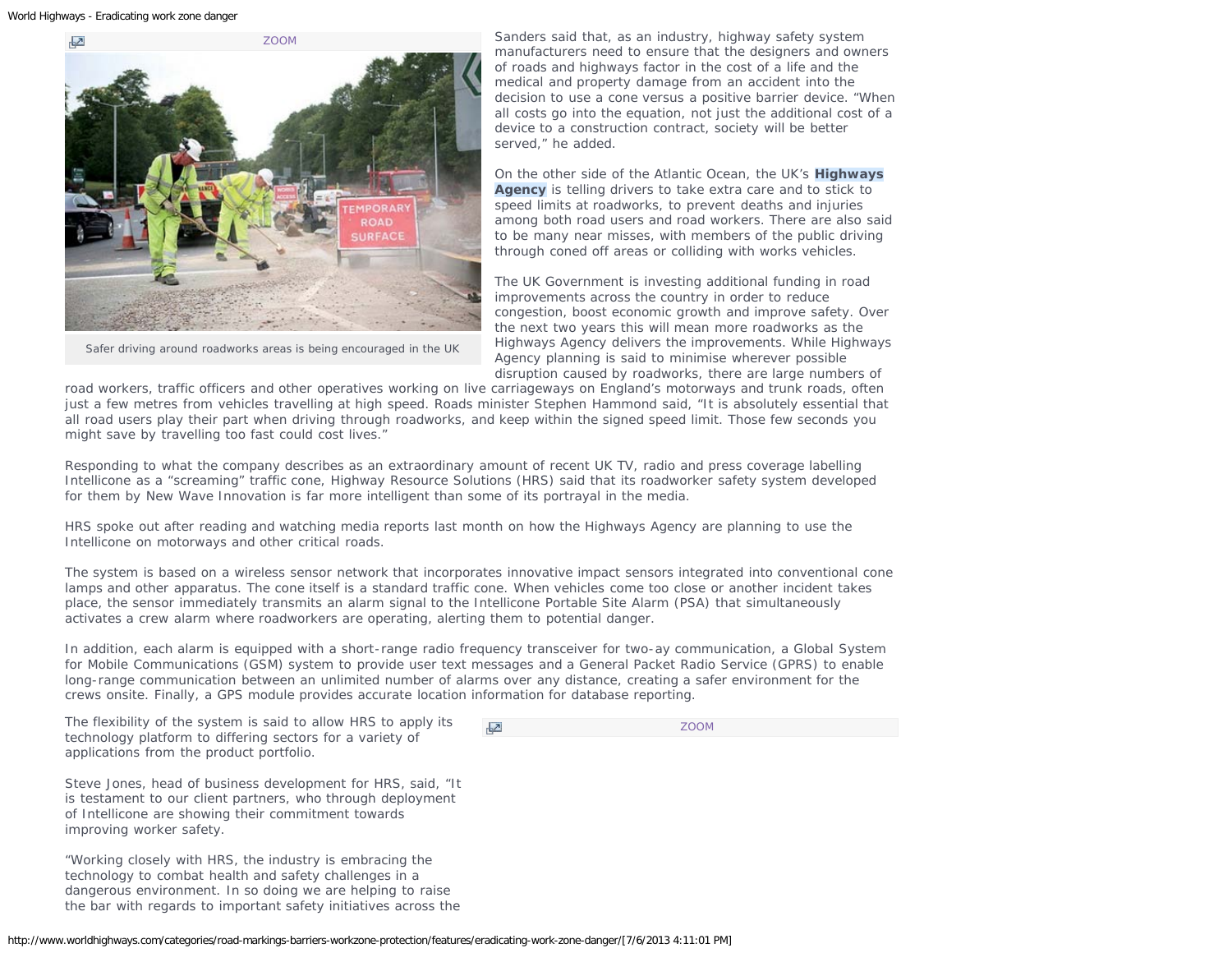road and construction sectors."

The **European Union Road Federation** (ERF) Working Group on Work Zone Safety said that it is currently identifying synergies with other stakeholders and initiatives aimed at reducing accidents in road work zone areas.

The **EU** is composed of 27 member states and the ERF said that a common element is the lack of harmonisation of different elements used in roadworks. There is said to be a clear divergence both for conventional roads and motorways in the EU in the classification of work zones, speed limits, geometry, road marking and signalling.



An application of Amorzone plastic barrier on a highway in Perth, Western Australia

"As a general rule, there exists a general triple classification of work zones in most of the countries based on the duration of the works: long-, short-term and mobile roadworks," explained an ERF spokesperson. "However, the time applied to long and short term is not identical and even other elements are used to classify work zones. Consequently, an initial task will be to create a common classification in order to implement a measure which fits all the countries."

The ERF spokesperson said that speed is one of the main accident causes especially in work zones located in motorways. Although setting national speed limits are the responsibility of member states, a potential solution would be to find a common approach on a step-wise speed limit reduction adapted to different roadworks and conditions of the road.

Of the issue of motorway and conventional road geometry with regard to work zones, the spokesperson said, "There are divergences in lane width and length, also when merging the regular lane before and after the work zone area. This element should be analysed together with speed reduction and also adapted to the respective road type (conventional or motorway)."

The most non-uniform highway elements within the EU, said the ERF spokesperson, are the road markings and road signs that are already covered by the Vienna Convention. However, an increase in cross-border traffic across the EU, especially across TEN-T motorways, has created a need for further harmonisation, the ERF suggested. "The uniform use for road markings and signs would facilitate its recognition by foreign drivers," said the ERF spokesperson.

## **BI and Trafikverket unite to cut Swedish work zone deaths**

The Swedish Construction Federation (BI) and the **Swedish Transport Administration** (Trafikverket) are to work together to eliminate all fatalities among labourers working on roads or railways in Sweden. Five labourers were killed in 2010, four in 2011 and one in 2012, and the organisations are to continue working together to provide more information and training about the risks involved with working at these sites.

The Administration is to set up a safety year project for 2013-2014 offering training for key management personnel, and the Federation is to invest US\$ 7.87 million (SEK 50mn) in offering training, tools and advice to member companies.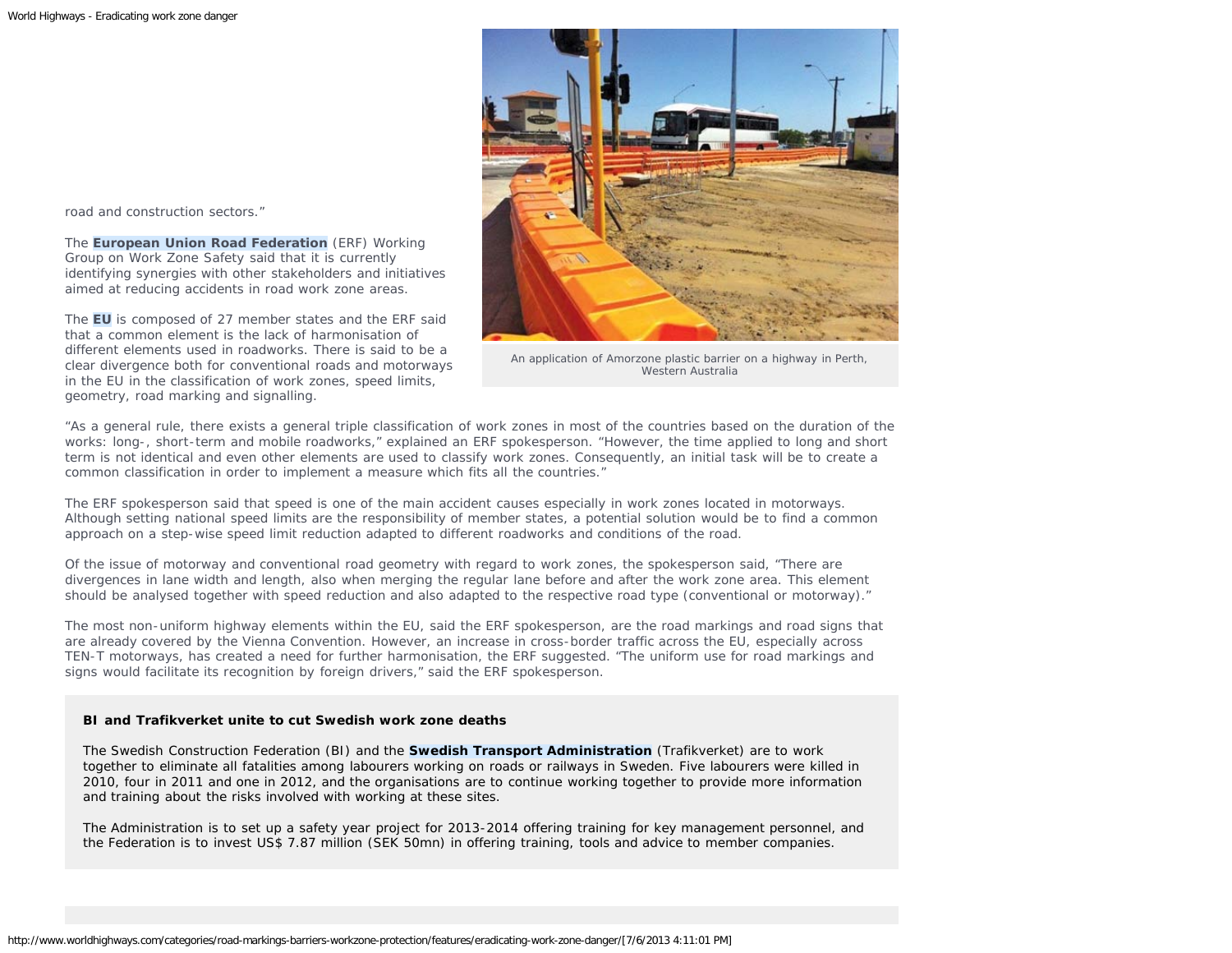## **Ohio's work zone safety woe**

Deaths in highway work zones within the US state of Ohio doubled from eight in 2009 to 16 in 2011, according to data from the **National Highway Traffic Safety Administration**.

The disturbing figures are the most recent available and include both motorists and construction workers. Meanwhile, **Ohio Department of Transportation** (ODOT) is piloting a new programme aimed at reducing vehicle crashes and making construction work zones safer.

"ODOT tries to do all we can to ensure families and construction workers are safe on Ohio's highways," said ODOT director Jerry Wray. "Motorists can do their part too, by slowing down, driving the posted speed limit, staying alert and avoiding distractions – especially cell phone distractions."

ODOT discussed ways to improve work zone safety at the agency's official start of National Work Zone Safety Awareness Week in Columbus. The event was aimed at saving lives and preventing injuries in work zones and included a demonstration of a new piece of equipment that could help reduce the number of crashes in construction work zones. ODOT is piloting the new safety weapon, known as variable speed limit trailers. The portable devices come with technology that can be programmed to display a safer, slower speed, but only on the stretches of roadway where construction workers are present. Around the state, there are 10 construction projects this year that will pilot the use of variable speed limit signs.

An ODOT analysis revealed that 56,945 vehicle crashes occurred in Ohio work zones from 2003 to 2012. Of those crashes, 20,590 happened when construction workers were present. A person is more likely to be injured or killed in a work zone on a dry and sunny August afternoon than at any other time of year. The top causes of work zone crashes are speed, following too closely, failure to control and improper lane changes.



Deaths from vehicle accidents in the US state of Ohio's highway work zones doubled during 2009 to 2011, according to data from the National Highway Traffic Safety Administration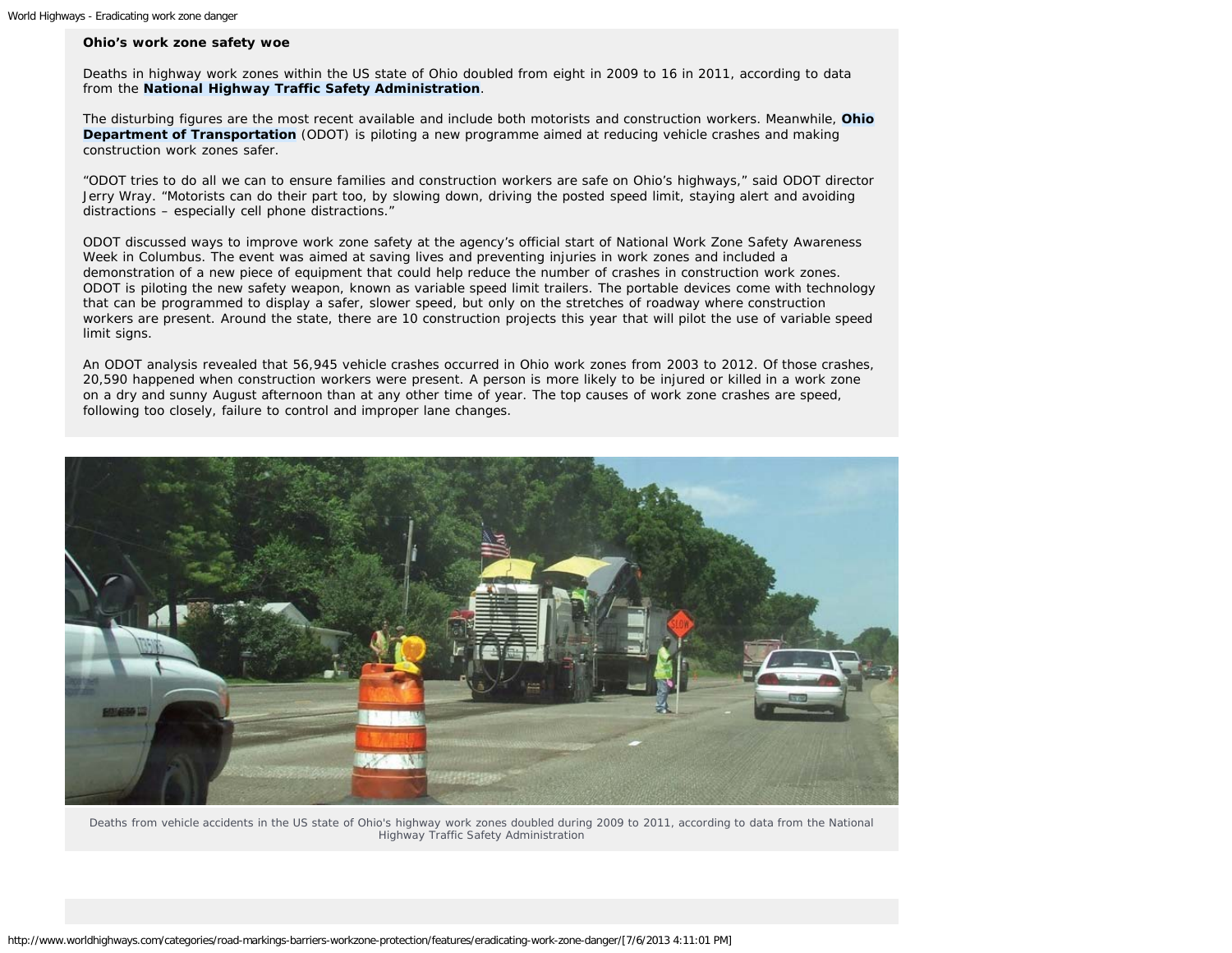## **Versilis highway gates for emergency tunnel closure**

**Versilis** is promoting the SwiftGate tunnel closure system to allow tunnel operators to stop traffic coming into a tunnel safely and quickly, as soon as an incident is detected. According to the Canadian firm, total closure time using the system can vary from one to three minutes depending on the configuration and the number of traffic lanes that need closing.

When an incident is detected, Versilis said that SwiftSigns (a pivoting warning sign) can be deployed in 30 seconds. A taper of SwiftGates (pivoting highway traffic gates) is then progressively deployed in one to two minutes. Fully dedicated to highway safety, Versilis uses the gates to safely and quickly reduce the number of incoming lanes, creating the necessary congestion that brings all vehicles to a safe stop. Highway gates are ideal for rapid tunnel closure during maintenance; for for on-ramp, off-ramp control; and also to ensure quick and safe repetitive lane closures.

Crash tested to NCHRP 350 and accepted by the FHWA (**Federal Highway Administration**), the highway gates length varies from 0.6m to 5.48m. Longer gates are also available for multiple lane closures. SwiftSign and SwiftGate can be activated using any ITS infrastructure or a remote control. Increased visibility for the system is achieved with flashing LEDs.

Versilis insisted that its traffic control gate has been engineered to provide maximum highway safety. Its size is said to be large enough to provide a clear and highly visible message to motorists that a lane is closed. In case of head-on impact, the high-density polyethylene gate sections collapse, without damaging the vehicle or generating further accidents.

The solar-powered signs and gates are said by Versilis to have been rigorously tested and proven in the most adverse environmental conditions on various projects in Montreal over the last 10 years. Since 2012, the gates have been used in Auckland, New Zealand for on-ramp control to the Victoria Tunnel. More projects are under way in the US.

| <b>Companies in this article</b> |
|----------------------------------|
|----------------------------------|

| EU                                    | National Cooperative Highway Research Program         |
|---------------------------------------|-------------------------------------------------------|
| Europa.eu                             | www.TRB.org                                           |
| <b>European Union Road Federation</b> | <b>National Highway Traffic Safety Administration</b> |
| www.ERF.be                            | www.NHTSA.gov                                         |
| <b>Federal Highway Administration</b> | <b>Ohio Department of Transportation</b>              |
| www.FHWA.dot.gov                      | www.DOT.state.Oh.us                                   |
| <b>Highways Agency</b>                | <b>Swedish Transport Administration</b>               |
| www.Highways.gov.uk                   | www.Trafikverket.se                                   |
| Lindsay                               | <b>Trinity Highway Products</b>                       |
| www.Lindsay.com                       | www.HighwayGuardrail.com                              |
| More about us                         |                                                       |

http://www.worldhighways.com/categories/road-markings-barriers-workzone-protection/features/eradicating-work-zone-danger/[7/6/2013 4:11:01 PM]